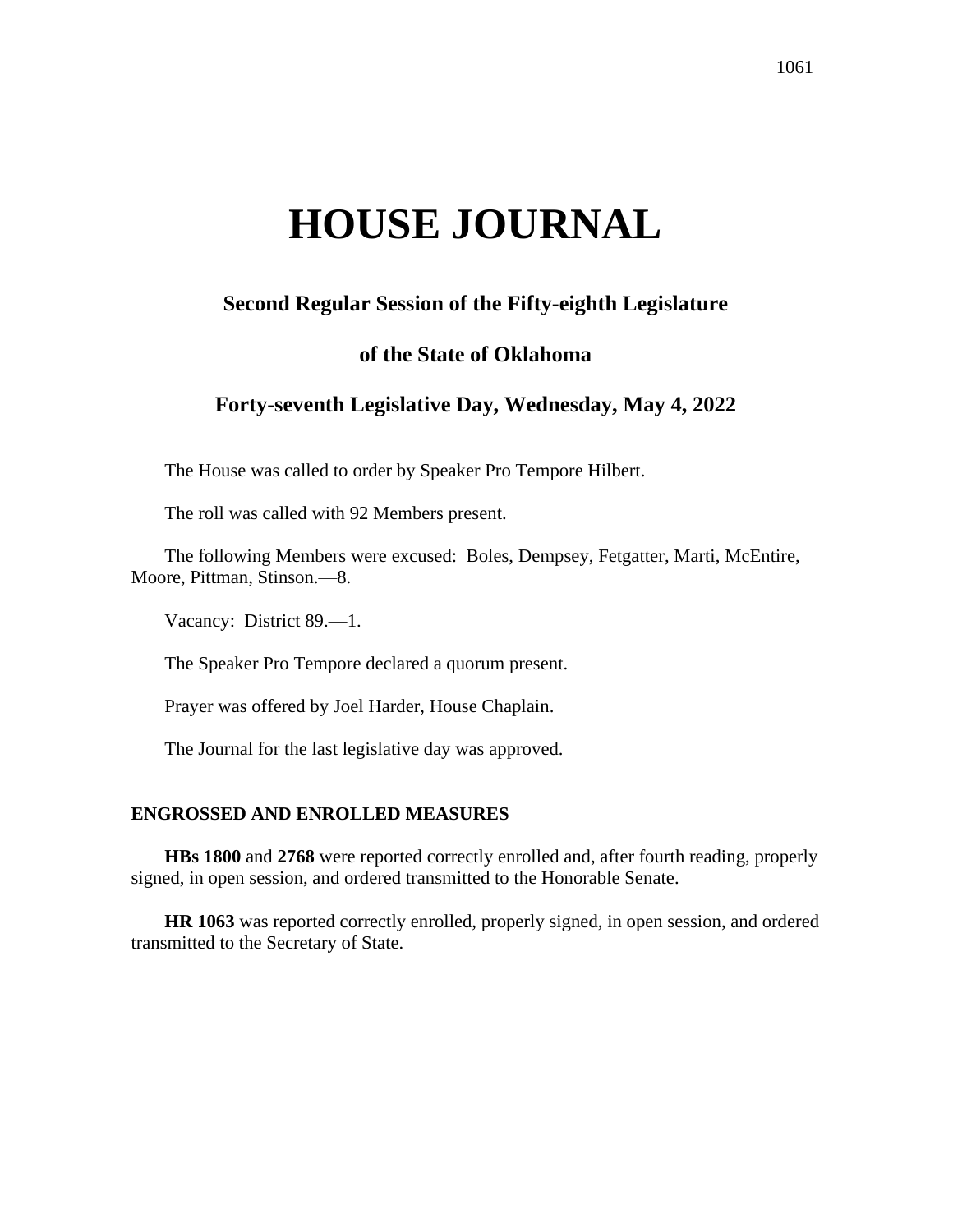**SAs** to **HB 2983** were called up for consideration.

Upon motion of Representative Hardin (David), the House concurred in the **SAs** to **HB 2983**.

**HB 2983**, as amended by the Honorable Senate, was read at length for the fourth time and the roll was called on the measure as follows:

Aye: Baker, Bashore, Boatman, Burns, Bush, Caldwell (Chad), Caldwell (Trey), Conley, Cornwell, Crosswhite Hader, Culver, Dobrinski, Echols, Ford, Gann, Grego, Hardin (David), Hardin (Tommy), Hasenbeck, Hilbert, Hill, Humphrey, Johns, Kannady, Kendrix, Kerbs, Lawson, Lepak, Lowe (Dick), Luttrell, Manger, Martinez, May, McBride, Miller, Newton, Nollan, Olsen, Osburn, Pae, Pfeiffer, Randleman, Roberts (Eric), Roberts (Sean), Roe, Russ, Sims, Smith, Sneed, Stark, Steagall, Stearman, Sterling, Strom, Talley, Vancuren, Wallace, West (Josh), West (Kevin), West (Rick), West (Tammy), Williams, Wolfley, Worthen, Mr. Speaker.--65.

Nay: Blancett, Fugate, Munson, Provenzano, Ranson, Rosecrants, Waldron, Walke.--8.

Excused: Bell, Bennett, Boles, Brewer, Davis, Dempsey, Dills, Dollens, Fetgatter, Frix, Goodwin, Lowe (Jason), Marti, McDugle, McEntire, Mize, Moore, Nichols, O'Donnell, Patzkowsky, Phillips, Pittman, Roberts (Dustin), Stinson, Townley, Turner, Virgin.--27.

Vacancy: District 89.--1.

The measure passed.

The roll was called on the emergency and resulted as follows:

Aye: Baker, Bashore, Boatman, Burns, Caldwell (Chad), Caldwell (Trey), Conley, Cornwell, Crosswhite Hader, Culver, Dobrinski, Ford, Gann, Grego, Hardin (David), Hardin (Tommy), Hasenbeck, Hilbert, Hill, Johns, Kannady, Kendrix, Kerbs, Lawson, Lepak, Lowe (Dick), Luttrell, Manger, Martinez, McBride, Miller, Newton, Nollan, Olsen, Osburn, Pae, Pfeiffer, Roberts (Eric), Roberts (Sean), Roe, Russ, Sims, Smith, Stark, Steagall, Stearman, Sterling, Strom, Talley, Vancuren, West (Josh), West (Kevin), West (Rick), West (Tammy), Williams, Wolfley, Worthen, Mr. Speaker.--58.

Nay: Munson, Provenzano, Ranson, Rosecrants, Waldron, Walke.--6.

Excused: Bell, Bennett, Blancett, Boles, Brewer, Bush, Davis, Dempsey, Dills, Dollens, Echols, Fetgatter, Frix, Fugate, Goodwin, Humphrey, Lowe (Jason), Marti, May, McDugle, McEntire, Mize, Moore, Nichols, O'Donnell, Patzkowsky, Phillips, Pittman, Randleman, Roberts (Dustin), Sneed, Stinson, Townley, Turner, Virgin, Wallace.--36.

Vacancy: District 89.--1.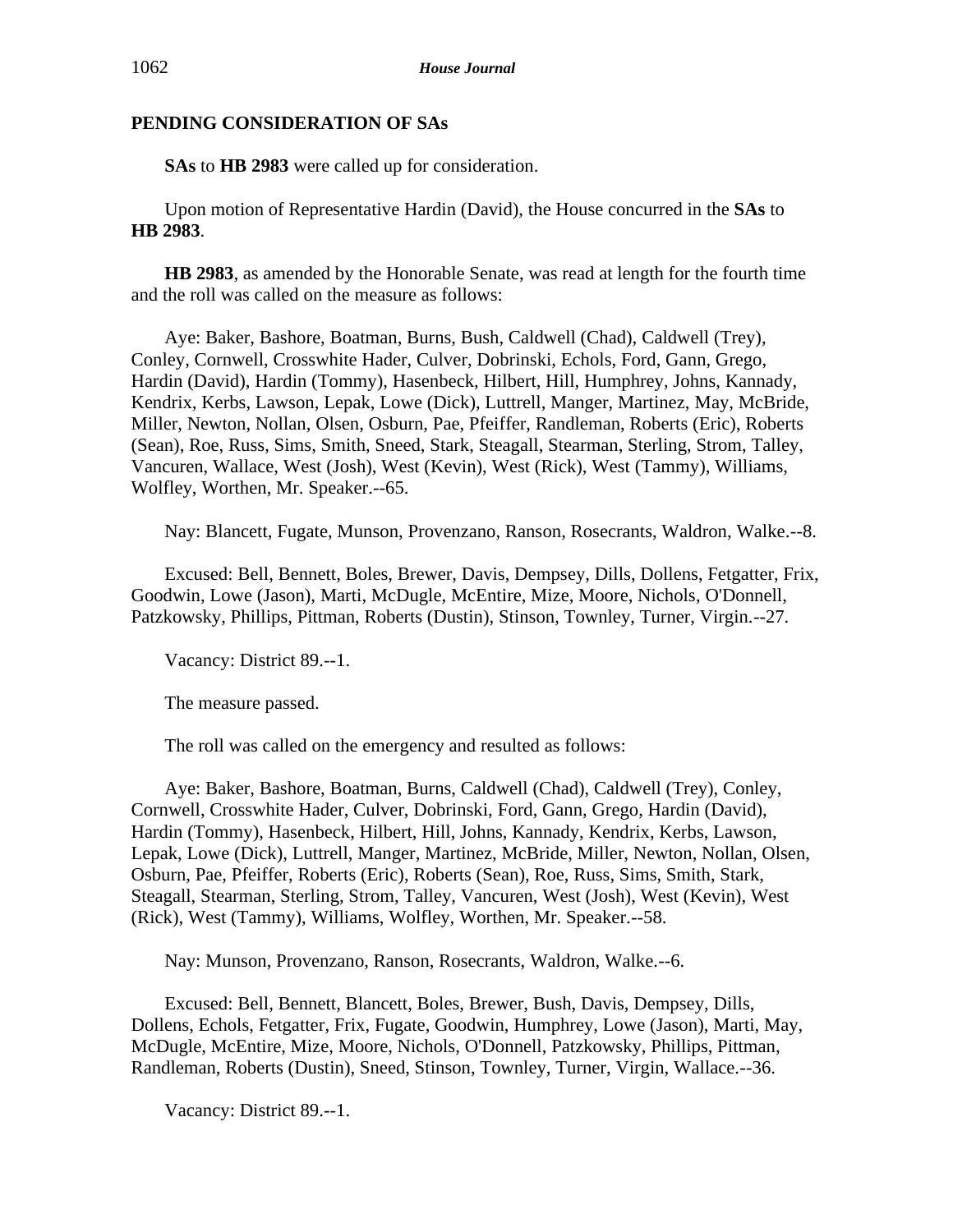The emergency failed.

Representative Hardin (David) served notice to reconsider the vote whereby the emergency failed on **HB 2983**.

#### **PENDING CONSIDERATION OF SAs**

**SAs** to **HB 3530** were called up for consideration.

Upon motion of Representative Hardin (David), the House concurred in the **SAs** to **HB 3530**.

**HB 3530**, as amended by the Honorable Senate, was read at length for the fourth time and the roll was called on the measure and emergency as follows:

Aye: Baker, Bashore, Blancett, Boatman, Burns, Caldwell (Chad), Caldwell (Trey), Conley, Cornwell, Crosswhite Hader, Culver, Dills, Dobrinski, Fugate, Gann, Grego, Hardin (David), Hardin (Tommy), Hasenbeck, Hilbert, Hill, Humphrey, Johns, Kannady, Kendrix, Kerbs, Lawson, Lepak, Lowe (Dick), Luttrell, Manger, Martinez, McBride, Miller, Munson, Newton, Nollan, Olsen, Osburn, Pae, Pfeiffer, Provenzano, Randleman, Ranson, Roberts (Eric), Roberts (Sean), Roe, Rosecrants, Russ, Sims, Smith, Sneed, Stark, Steagall, Stearman, Sterling, Strom, Talley, Townley, Vancuren, Waldron, Walke, Wallace, West (Josh), West (Kevin), West (Rick), West (Tammy), Williams, Wolfley, Worthen, Mr. Speaker.--71.

Excused: Bell, Bennett, Boles, Brewer, Bush, Davis, Dempsey, Dollens, Echols, Fetgatter, Ford, Frix, Goodwin, Lowe (Jason), Marti, May, McDugle, McEntire, Mize, Moore, Nichols, O'Donnell, Patzkowsky, Phillips, Pittman, Roberts (Dustin), Stinson, Turner, Virgin.--29.

Vacancy: District 89.--1.

The measure and emergency passed.

Senate amendments were properly signed, in open session, and the above-numbered measure was referred for enrollment.

#### **PENDING CONSIDERATION OF SAs**

**SAs** to **HB 2974** were called up for consideration.

Upon motion of Representative Olsen, the House concurred in the **SAs** to **HB 2974**.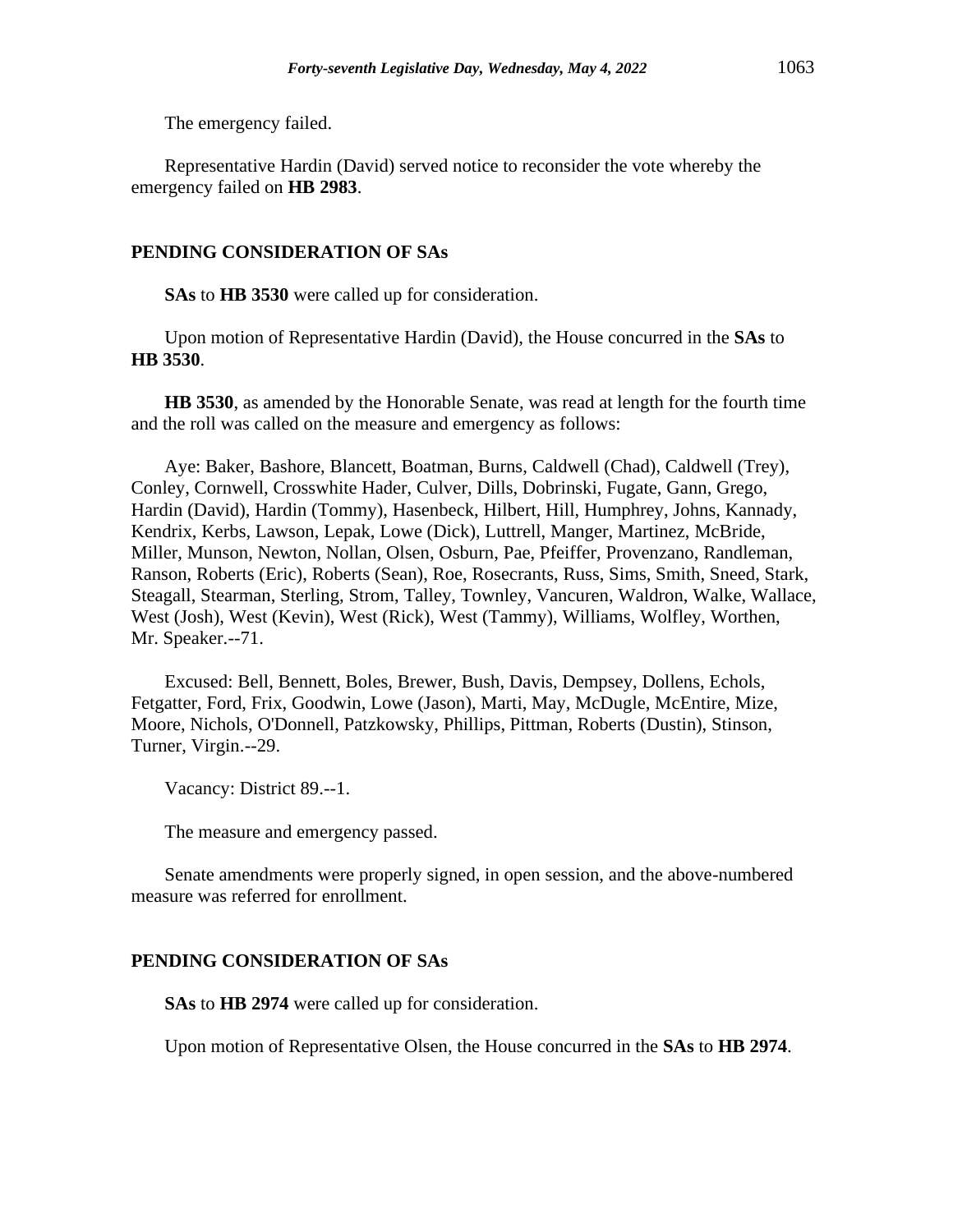**HB 2974**, as amended by the Honorable Senate, was read at length for the fourth time and the roll was called on the measure as follows:

Aye: Baker, Bashore, Boatman, Burns, Caldwell (Chad), Caldwell (Trey), Conley, Cornwell, Crosswhite Hader, Culver, Dills, Dobrinski, Echols, Gann, Grego, Hardin (David), Hardin (Tommy), Hasenbeck, Hilbert, Hill, Humphrey, Johns, Kannady, Kendrix, Kerbs, Lawson, Lepak, Lowe (Dick), Luttrell, Manger, Martinez, McBride, Newton, Nollan, Olsen, Osburn, Pfeiffer, Randleman, Roberts (Dustin), Roberts (Eric), Roberts (Sean), Roe, Russ, Sims, Smith, Sneed, Stark, Steagall, Stearman, Sterling, Talley, Townley, Vancuren, Wallace, West (Kevin), West (Rick), West (Tammy), Williams, Wolfley, Worthen, Mr. Speaker.--61.

Nay: Blancett, Fugate, Nichols, Provenzano, Ranson, Rosecrants, Strom, Virgin, Waldron, Walke.--10.

Excused: Bell, Bennett, Boles, Brewer, Bush, Davis, Dempsey, Dollens, Fetgatter, Ford, Frix, Goodwin, Lowe (Jason), Marti, May, McDugle, McEntire, Miller, Mize, Moore, Munson, O'Donnell, Pae, Patzkowsky, Phillips, Pittman, Stinson, Turner, West (Josh).--29.

Vacancy: District 89.--1.

The measure passed.

Senate amendments were properly signed, in open session, and the above-numbered measure was referred for enrollment.

## **Representative Boatman Presiding**

## **PENDING CONSIDERATION OF SAs**

**SAs** to **HB 3066** were called up for consideration.

Upon motion of Representative Manger, the House concurred in the **SAs** to **HB 3066**.

**HB 3066**, as amended by the Honorable Senate, was read at length for the fourth time and the roll was called on the measure as follows:

Aye: Baker, Bashore, Bennett, Burns, Caldwell (Chad), Caldwell (Trey), Conley, Cornwell, Crosswhite Hader, Culver, Dills, Dobrinski, Dollens, Echols, Fugate, Gann, Grego, Hardin (David), Hardin (Tommy), Hasenbeck, Hilbert, Hill, Humphrey, Johns, Kannady, Kendrix, Kerbs, Lawson, Lepak, Lowe (Dick), Lowe (Jason), Luttrell, Manger, Martinez, McBride, Miller, Mize, Newton, Nichols, Nollan, Olsen, Osburn, Pfeiffer, Provenzano, Randleman, Roberts (Dustin), Roberts (Eric), Roberts (Sean), Roe, Rosecrants, Russ, Sims, Smith, Sneed, Stark, Steagall, Stearman, Sterling, Talley, Townley, Virgin, Waldron, Walke, West (Josh), West (Kevin), West (Rick), West (Tammy), Williams, Wolfley, Worthen, Mr. Speaker.--71.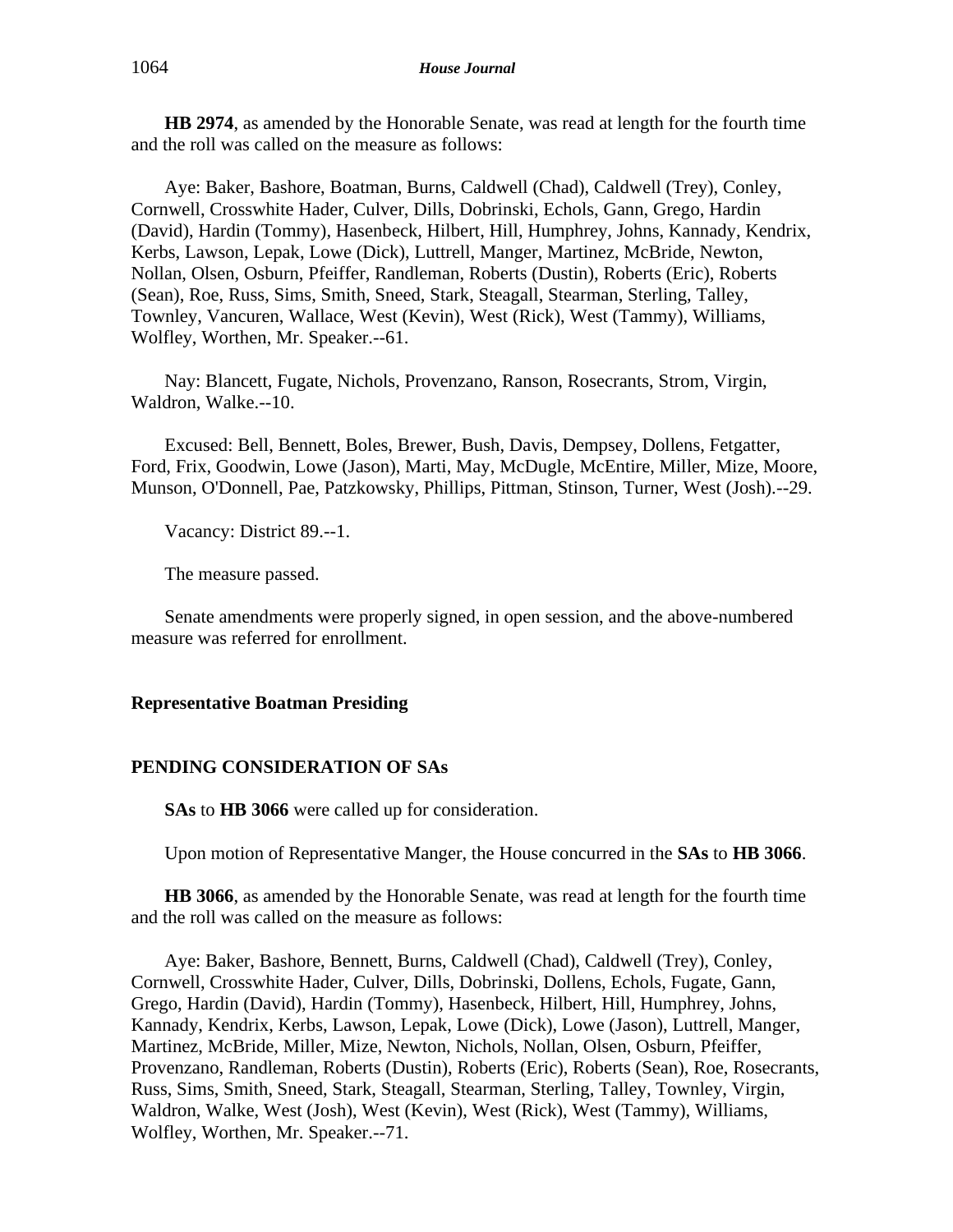Nay: Ranson.--1.

Excused: Bell, Blancett, Boatman, Boles, Brewer, Bush, Davis, Dempsey, Fetgatter, Ford, Frix, Goodwin, Marti, May, McDugle, McEntire, Moore, Munson, O'Donnell, Pae, Patzkowsky, Phillips, Pittman, Stinson, Strom, Turner, Vancuren, Wallace.--28.

Vacancy: District 89.--1.

The measure passed.

Senate amendments were properly signed, in open session, and the above-numbered measure was referred for enrollment.

#### **PENDING CONSIDERATION OF SAs**

**SAs** to **HB 3026** were called up for consideration.

Upon motion of Representative Worthen, the House concurred in the **SAs** to **HB 3026**.

**HB 3026**, as amended by the Honorable Senate, was read at length for the fourth time and the roll was called on the measure as follows:

Aye: Baker, Bashore, Blancett, Burns, Caldwell (Chad), Caldwell (Trey), Conley, Cornwell, Crosswhite Hader, Culver, Dills, Dobrinski, Frix, Fugate, Grego, Hardin (David), Hardin (Tommy), Hasenbeck, Hilbert, Hill, Humphrey, Johns, Kannady, Kendrix, Kerbs, Lepak, Lowe (Dick), Luttrell, Manger, Martinez, McBride, Miller, Newton, Nollan, Olsen, Osburn, Pfeiffer, Phillips, Randleman, Roberts (Dustin), Roberts (Eric), Roberts (Sean), Roe, Russ, Sims, Smith, Sneed, Stark, Steagall, Stearman, Sterling, Strom, Talley, Townley, Vancuren, West (Kevin), West (Rick), West (Tammy), Williams, Wolfley, Worthen, Mr. Speaker.--62.

Nay: Bennett, Dollens, Gann, Lowe (Jason), Nichols, Provenzano, Ranson, Rosecrants, Virgin, Waldron, Walke.--11.

Excused: Bell, Boatman, Boles, Brewer, Bush, Davis, Dempsey, Echols, Fetgatter, Ford, Goodwin, Lawson, Marti, May, McDugle, McEntire, Mize, Moore, Munson, O'Donnell, Pae, Patzkowsky, Pittman, Stinson, Turner, Wallace, West (Josh).--27.

Vacancy: District 89.--1.

The measure passed.

Senate amendments were properly signed, in open session, and the above-numbered measure was referred for enrollment.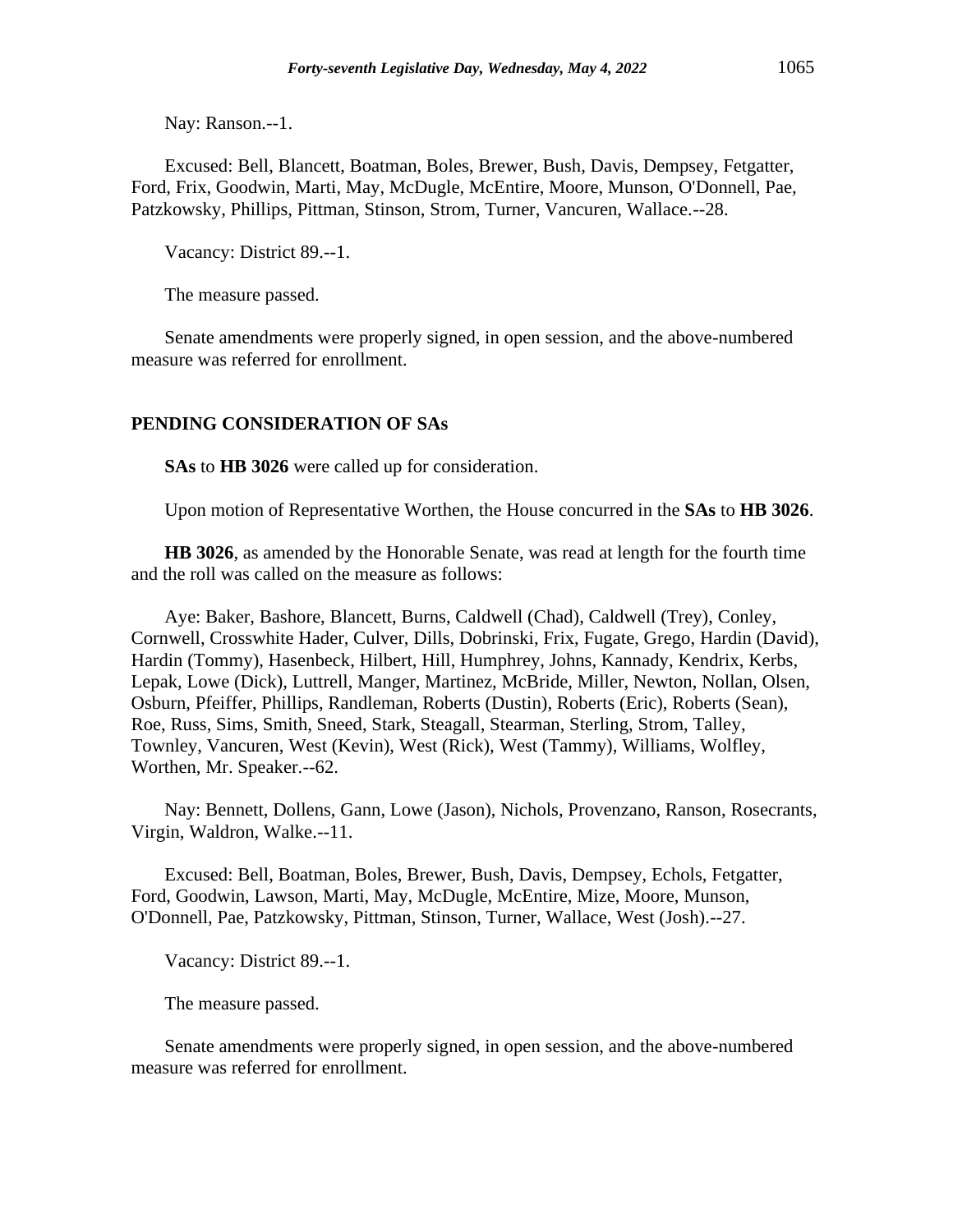**SAs** to **HB 2034** were called up for consideration.

Coauthored by Representative(s) Bashore, Roberts (Sean)

Coauthored by Senator(s) Bergstrom

Upon motion of Representative McBride, the House concurred in the **SAs** to **HB 2034**.

**HB 2034**, as amended by the Honorable Senate, was read at length for the fourth time and the roll was called on the measure as follows:

Aye: Baker, Bashore, Boatman, Burns, Caldwell (Chad), Caldwell (Trey), Conley, Cornwell, Crosswhite Hader, Culver, Dobrinski, Echols, Frix, Gann, Grego, Hardin (David), Hasenbeck, Hill, Humphrey, Johns, Kannady, Kendrix, Kerbs, Lowe (Dick), Luttrell, Manger, Martinez, May, McBride, Miller, Newton, Nollan, Olsen, Osburn, Pae, Pfeiffer, Phillips, Randleman, Roberts (Dustin), Roberts (Eric), Roberts (Sean), Roe, Russ, Sims, Smith, Sneed, Stark, Steagall, Stearman, Sterling, Talley, Townley, Vancuren, West (Kevin), West (Rick), West (Tammy), Williams, Wolfley, Worthen, Mr. Speaker.--60.

Nay: Bennett, Blancett, Dollens, Fugate, Hardin (Tommy), Lowe (Jason), Munson, Nichols, Provenzano, Ranson, Rosecrants, Virgin, Waldron, Walke.--14.

Excused: Bell, Boles, Brewer, Bush, Davis, Dempsey, Dills, Fetgatter, Ford, Goodwin, Hilbert, Lawson, Lepak, Marti, McDugle, McEntire, Mize, Moore, O'Donnell, Patzkowsky, Pittman, Stinson, Strom, Turner, Wallace, West (Josh).--26.

Vacancy: District 89.--1.

The measure passed.

Senate amendments were properly signed, in open session, and the above-numbered measure was referred for enrollment.

# **PENDING CONSIDERATION OF SAs**

**SAs** to **HB 2487** were called up for consideration.

Coauthored by Senator(s) Garvin

Upon motion of Representative Frix, the House concurred in the **SAs** to **HB 2487**.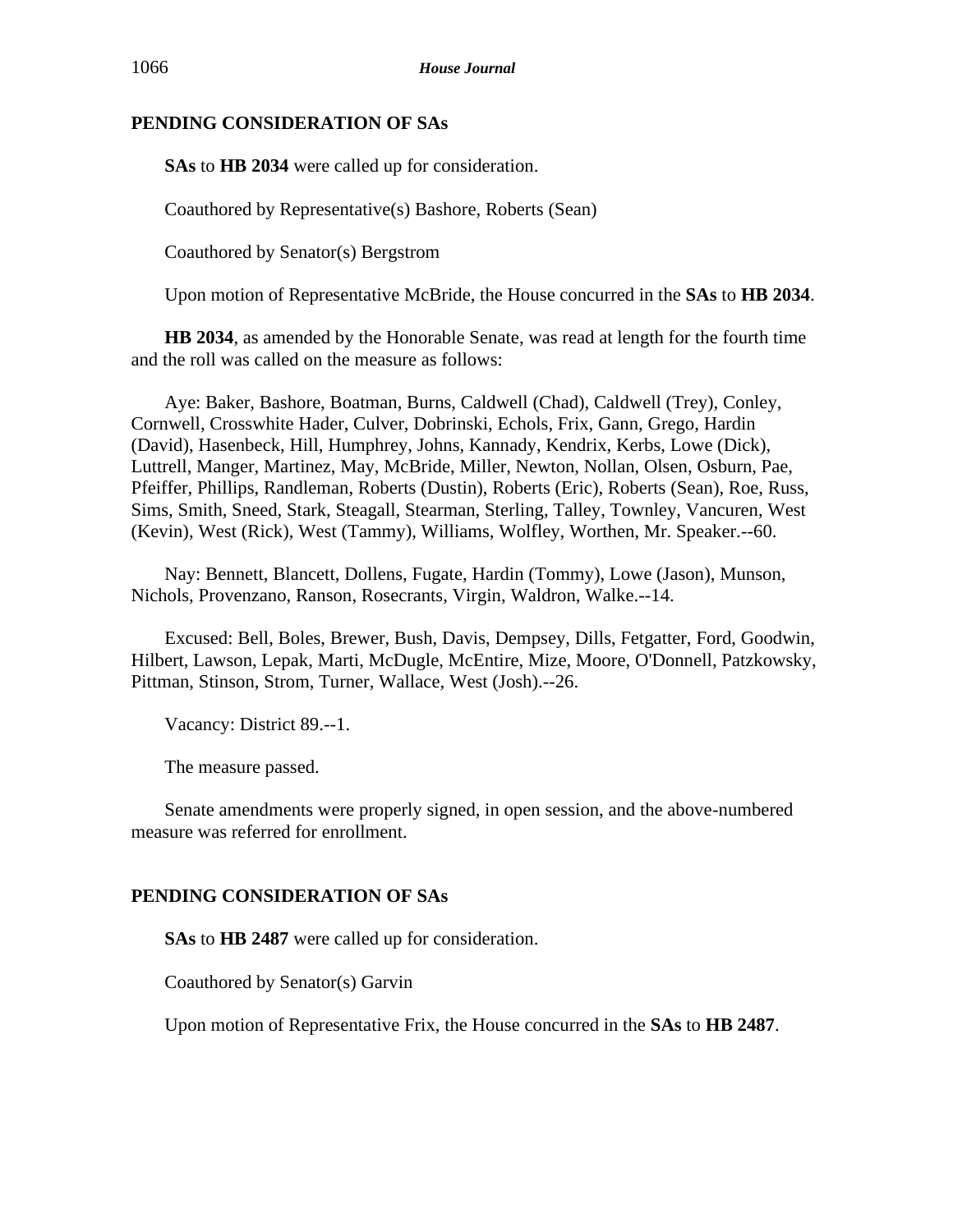**HB 2487**, as amended by the Honorable Senate, was read at length for the fourth time and the roll was called on the measure as follows:

Aye: Baker, Bashore, Bennett, Blancett, Boatman, Burns, Caldwell (Chad), Caldwell (Trey), Conley, Cornwell, Crosswhite Hader, Culver, Dills, Dobrinski, Dollens, Frix, Fugate, Gann, Grego, Hardin (David), Hardin (Tommy), Hasenbeck, Hill, Johns, Kannady, Kendrix, Kerbs, Lepak, Lowe (Dick), Lowe (Jason), Luttrell, Manger, May, Miller, Munson, Nichols, Nollan, Olsen, Osburn, Pae, Pfeiffer, Phillips, Provenzano, Randleman, Ranson, Roberts (Dustin), Roberts (Eric), Roberts (Sean), Roe, Rosecrants, Russ, Sims, Smith, Sneed, Stark, Steagall, Stearman, Sterling, Talley, Townley, Vancuren, Waldron, Walke, West (Josh), West (Kevin), West (Rick), West (Tammy), Williams, Wolfley, Worthen, Mr. Speaker.--71.

Excused: Bell, Boles, Brewer, Bush, Davis, Dempsey, Echols, Fetgatter, Ford, Goodwin, Hilbert, Humphrey, Lawson, Marti, Martinez, McBride, McDugle, McEntire, Mize, Moore, Newton, O'Donnell, Patzkowsky, Pittman, Stinson, Strom, Turner, Virgin, Wallace.--29.

Vacancy: District 89.--1.

The measure passed.

Senate amendments were properly signed, in open session, and the above-numbered measure was referred for enrollment.

#### **PENDING CONSIDERATION OF SAs**

**SAs** to **HB 3957** were called up for consideration.

Upon motion of Representative Walke, the House concurred in the **SAs** to **HB 3957**.

**HB 3957**, as amended by the Honorable Senate, was read at length for the fourth time and the roll was called on the measure and emergency as follows:

Aye: Baker, Bashore, Bennett, Blancett, Boatman, Burns, Caldwell (Chad), Caldwell (Trey), Conley, Cornwell, Crosswhite Hader, Culver, Dills, Dobrinski, Dollens, Echols, Frix, Fugate, Gann, Grego, Hardin (David), Hardin (Tommy), Hasenbeck, Hill, Johns, Kannady, Kendrix, Kerbs, Lepak, Lowe (Dick), Lowe (Jason), Luttrell, Manger, May, McBride, Miller, Munson, Newton, Nichols, Nollan, Olsen, Osburn, Pae, Pfeiffer, Phillips, Provenzano, Randleman, Ranson, Roberts (Dustin), Roberts (Eric), Roberts (Sean), Roe, Rosecrants, Russ, Sims, Smith, Sneed, Stark, Steagall, Stearman, Sterling, Strom, Talley, Townley, Vancuren, Virgin, Waldron, Walke, West (Josh), West (Kevin), West (Rick), West (Tammy), Williams, Wolfley, Worthen, Mr. Speaker.--76.

Excused: Bell, Boles, Brewer, Bush, Davis, Dempsey, Fetgatter, Ford, Goodwin, Hilbert, Humphrey, Lawson, Marti, Martinez, McDugle, McEntire, Mize, Moore, O'Donnell, Patzkowsky, Pittman, Stinson, Turner, Wallace.--24.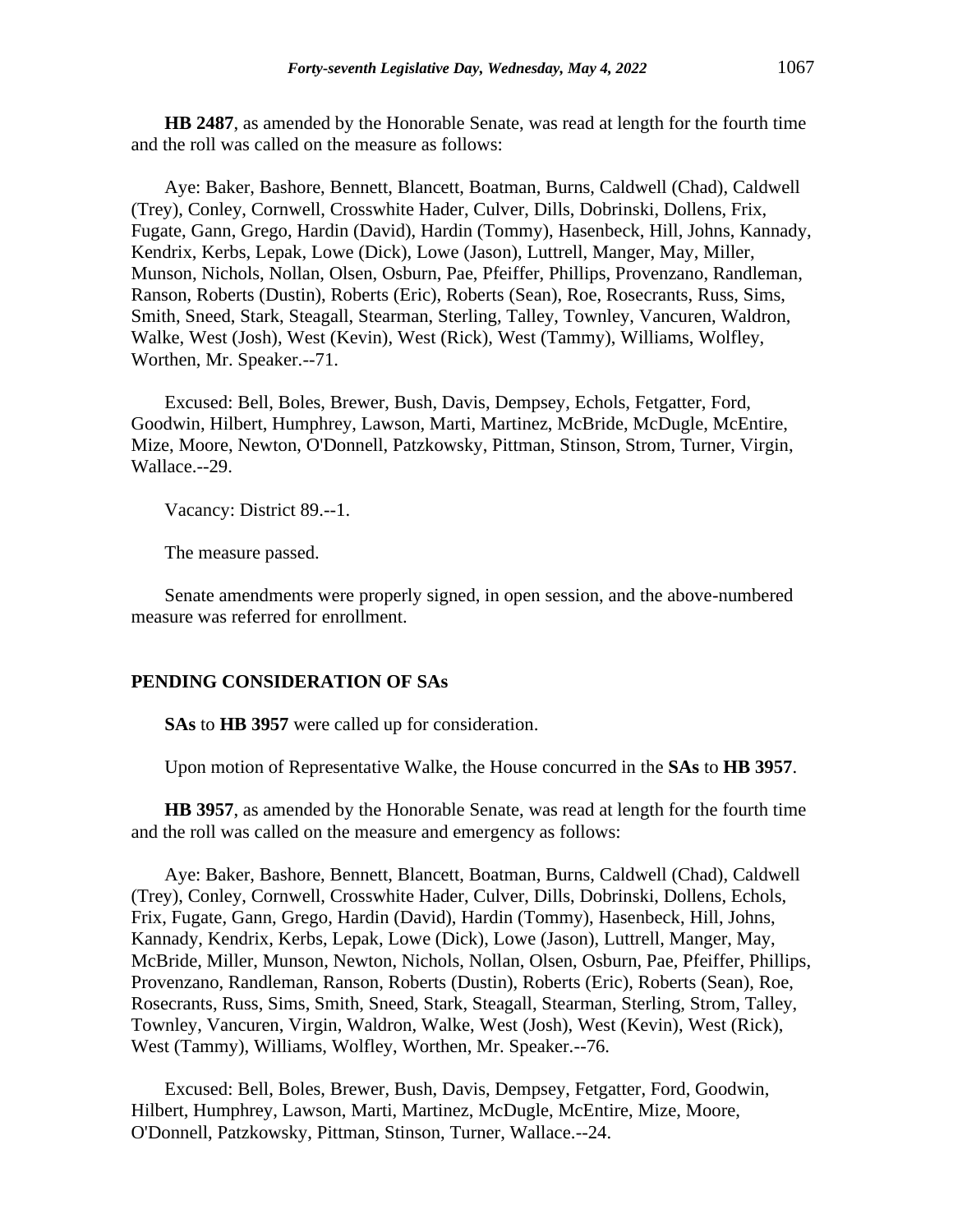Vacancy: District 89.--1.

The measure and emergency passed.

Senate amendments were properly signed, in open session, and the above-numbered measure was referred for enrollment.

## **PENDING CONSIDERATION OF SAs**

**SAs** to **HB 4080** were called up for consideration.

Upon motion of Representative Martinez, the House concurred in the **SAs** to **HB 4080**.

**HB 4080**, as amended by the Honorable Senate, was read at length for the fourth time and the roll was called on the measure as follows:

Aye: Baker, Bashore, Bennett, Blancett, Boatman, Burns, Caldwell (Chad), Caldwell (Trey), Conley, Cornwell, Crosswhite Hader, Culver, Dills, Dobrinski, Dollens, Echols, Frix, Fugate, Grego, Hardin (David), Hardin (Tommy), Hasenbeck, Hill, Johns, Kannady, Kendrix, Kerbs, Lepak, Lowe (Dick), Lowe (Jason), Luttrell, Manger, Martinez, May, McBride, Miller, Munson, Newton, Nichols, Nollan, Olsen, Osburn, Pae, Pfeiffer, Provenzano, Randleman, Ranson, Roberts (Dustin), Roberts (Eric), Roberts (Sean), Roe, Rosecrants, Russ, Sims, Smith, Sneed, Stark, Steagall, Sterling, Strom, Talley, Townley, Vancuren, Virgin, Waldron, Walke, West (Josh), West (Kevin), West (Tammy), Williams, Wolfley, Worthen, Mr. Speaker.--73.

Nay: Gann, Stearman, West (Rick).--3.

Excused: Bell, Boles, Brewer, Bush, Davis, Dempsey, Fetgatter, Ford, Goodwin, Hilbert, Humphrey, Lawson, Marti, McDugle, McEntire, Mize, Moore, O'Donnell, Patzkowsky, Phillips, Pittman, Stinson, Turner, Wallace.--24.

Vacancy: District 89.--1.

The measure passed.

Senate amendments were properly signed, in open session, and the above-numbered measure was referred for enrollment.

#### **MOTION**

Representative Echols moved to suspend House Rule 5.1 for the remainder of the day for a special presentation, which motion was declared adopted upon roll call as follows:

Aye: Baker, Bashore, Bennett, Boatman, Burns, Caldwell (Chad), Caldwell (Trey), Conley, Cornwell, Crosswhite Hader, Culver, Dills, Dollens, Echols, Frix, Fugate, Gann,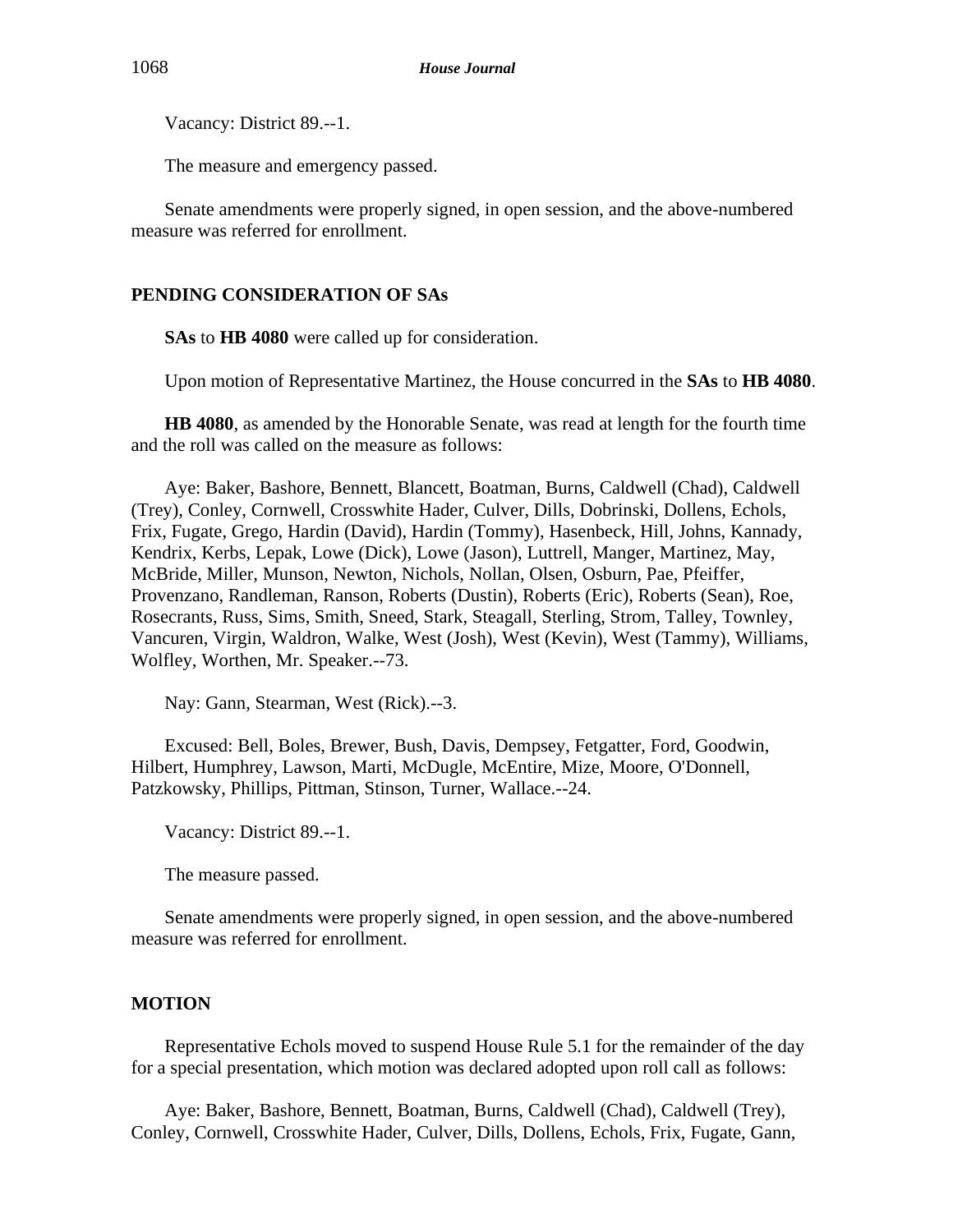Grego, Hardin (David), Hardin (Tommy), Hasenbeck, Hill, Johns, Kannady, Kendrix, Kerbs, Lepak, Lowe (Dick), Lowe (Jason), Luttrell, Manger, Martinez, McBride, Miller, Munson, Nichols, Nollan, O'Donnell, Olsen, Osburn, Pae, Pfeiffer, Phillips, Provenzano, Randleman, Ranson, Roberts (Dustin), Roberts (Eric), Roberts (Sean), Roe, Rosecrants, Sims, Smith, Sneed, Stark, Steagall, Stearman, Sterling, Strom, Talley, Townley, Virgin, Waldron, Walke, West (Josh), West (Kevin), West (Rick), West (Tammy), Williams, Wolfley, Worthen, Mr. Speaker.--72.

Excused: Bell, Blancett, Boles, Brewer, Bush, Davis, Dempsey, Dobrinski, Fetgatter, Ford, Goodwin, Hilbert, Humphrey, Lawson, Marti, May, McDugle, McEntire, Mize, Moore, Newton, Patzkowsky, Pittman, Russ, Stinson, Turner, Vancuren, Wallace.--28.

Vacancy: District 89.--1.

#### **MOTION**

Representative Miller asked that the Journal reflect that had she been present in the Chamber, she would have voted aye on **HB 2974**, which was the order.

#### **MOTION**

Representative Pfeiffer moved that the House stand in recess until 1:30 p.m., which was the order.

#### **Representative Hasenbeck Presiding**

#### **MESSAGES FROM THE SENATE**

Announcing that Enrolled **HBs 1800** and **2768** have been read at length for the fourth time and signed by the Presiding Officer of Senate, in open session.

The above measures were ordered transmitted to the Honorable Governor.

## **Conferees named**

Advising naming Senate Conferees as follows:

**SB 295 -** Haste, Simpson, Standridge, Garvin, Rosino, Hicks, Kirt **SB 418 -** Daniels, Leewright, Coleman, Bergstrom, Pugh, Brooks, Young **SB 524** - Quinn, Montgomery, Garvin, Newhouse, Stanley, Brooks, Matthews **SB 1522 -** Standridge, Paxton, Weaver, Jech, Rader, Matthews, Brooks **SB 1610 -** Standridge, Bergstrom, Allen, David, Hamilton, Dossett (J.A.), Matthews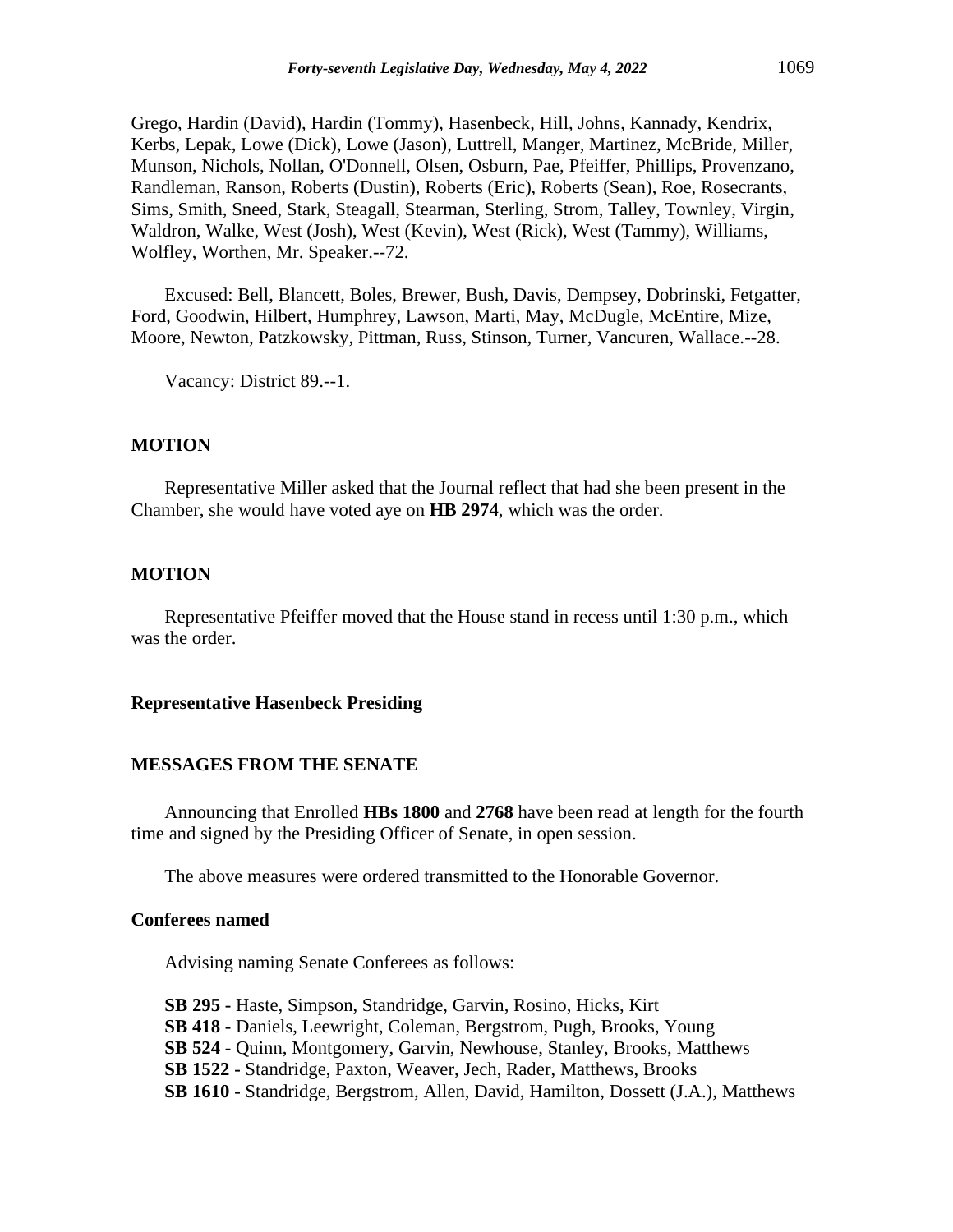Advising naming GCCA as Senate Conferees as follows:

**SB 590 SB 1339 SB 1481 SB 1848 SB 1857 SB 1858**

## **Conference granted, naming conferees**

Advising conference granted on **HBs** and the Senate naming conferees as follows:

**HB 2233 -** Haste, Dugger, Rosino, Stephens, Hall, Young, Floyd **HB 2322 -** Bullard, Montgomery, Garvin, Quinn, Taylor, Matthews, Brooks **HB 3144 -** Murdock, Paxton, Jech, Rader, Weaver, Brooks, Matthews **HB 3232 -** Paxton, Jech, Bullard, Daniels, Simpson, Kirt, Boren **HB 3901** - Montgomery, Paxton, Pederson, Taylor, Rader, Hall, Floyd, Dossett (J.J.) **HB 4150 -** Coleman, Paxton, Weaver, Allen, Rogers, Matthews, Brooks

Advising conference granted on **HBs** and the Senate naming GCCA as Senate conferees as follows:

**HB 3083 HB 3418 HB 3865**

## **VOTE ERROR ANNOUNCEMENT**

The Presiding Officer announced due to an error in the voting software, Representative Boatman's aye votes on **HBs 3066** and **3026** were recorded under Representative Hilbert's name. The Journal will reflect the correct aye votes for Representative Boatman and excused votes for Representative Hilbert. The roll calls are as follows:

## **HB 3066**

Aye: Baker, Bashore, Bennett, Boatman, Burns, Caldwell (Chad), Caldwell (Trey), Conley, Cornwell, Crosswhite Hader, Culver, Dills, Dobrinski, Dollens, Echols, Fugate, Gann, Grego, Hardin (David), Hardin (Tommy), Hasenbeck, Hill, Humphrey, Johns, Kannady, Kendrix, Kerbs, Lawson, Lepak, Lowe (Dick), Lowe (Jason), Luttrell, Manger, Martinez, McBride, Miller, Mize, Newton, Nichols, Nollan, Olsen, Osburn, Pfeiffer, Provenzano, Randleman, Roberts (Dustin), Roberts (Eric), Roberts (Sean), Roe, Rosecrants, Russ, Sims, Smith, Sneed, Stark, Steagall, Stearman, Sterling, Talley, Townley, Virgin, Waldron, Walke, West (Josh), West (Kevin), West (Rick), West (Tammy), Williams, Wolfley, Worthen, Mr. Speaker.--71.

Nay: Ranson.--1.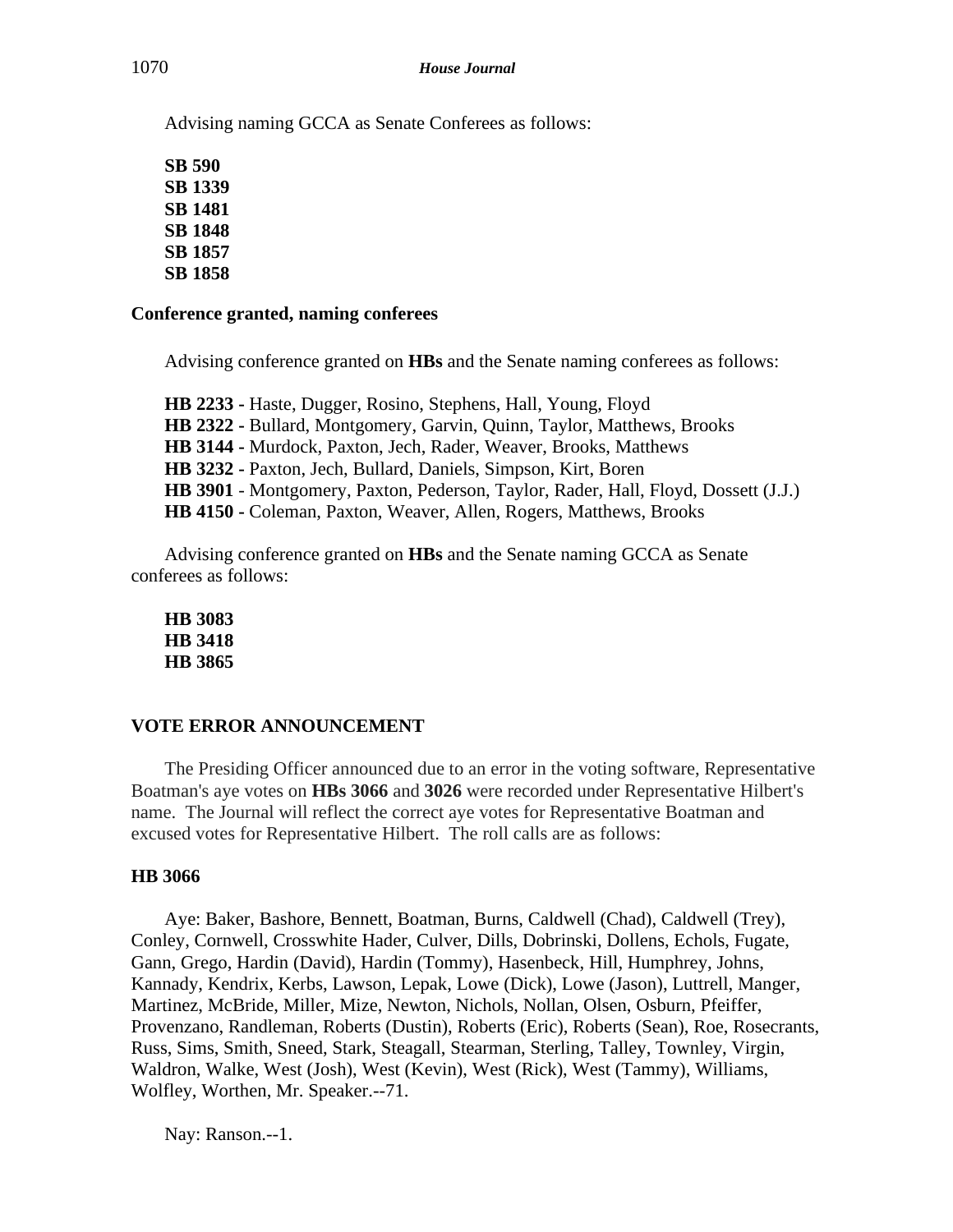Excused: Bell, Blancett, Boles, Brewer, Bush, Davis, Dempsey, Fetgatter, Ford, Frix, Goodwin, Hilbert, Marti, May, McDugle, McEntire, Moore, Munson, O'Donnell, Pae, Patzkowsky, Phillips, Pittman, Stinson, Strom, Turner, Vancuren, Wallace.--28.

Vacancy: District 89.--1.

## **HB 3026**

Aye: Baker, Bashore, Blancett, Boatman, Burns, Caldwell (Chad), Caldwell (Trey), Conley, Cornwell, Crosswhite Hader, Culver, Dills, Dobrinski, Frix, Fugate, Grego, Hardin (David), Hardin (Tommy), Hasenbeck, Hill, Humphrey, Johns, Kannady, Kendrix, Kerbs, Lepak, Lowe (Dick), Luttrell, Manger, Martinez, McBride, Miller, Newton, Nollan, Olsen, Osburn, Pfeiffer, Phillips, Randleman, Roberts (Dustin), Roberts (Eric), Roberts (Sean), Roe, Russ, Sims, Smith, Sneed, Stark, Steagall, Stearman, Sterling, Strom, Talley, Townley, Vancuren, West (Kevin), West (Rick), West (Tammy), Williams, Wolfley, Worthen, Mr. Speaker.--62.

Nay: Bennett, Dollens, Gann, Lowe (Jason), Nichols, Provenzano, Ranson, Rosecrants, Virgin, Waldron, Walke.--11.

Excused: Bell, Boles, Brewer, Bush, Davis, Dempsey, Echols, Fetgatter, Ford, Goodwin, Hilbert, Lawson, Marti, May, McDugle, McEntire, Mize, Moore, Munson, O'Donnell, Pae, Patzkowsky, Pittman, Stinson, Turner, Wallace, West (Josh).--27.

Vacancy: District 89.--1.

#### **PENDING CONSIDERATION OF SAs**

**SAs** to **HB 3639** were rejected and conference requested upon motion of Representative Burns. The Speaker named the Conference Committee on Wildlife.

#### **PENDING CONSIDERATION OF SAs**

**SAs** to **HB 3971** were rejected and conference requested upon motion of Representative Burns. The Speaker named the Conference Committee on Alcohol, Tobacco and Controlled Substances.

#### **PENDING CONSIDERATION OF SAs**

**SAs** to **HB 2239** were rejected and conference requested upon motion of Representative Sterling. The Speaker named the Conference Committee on Judiciary - Civil.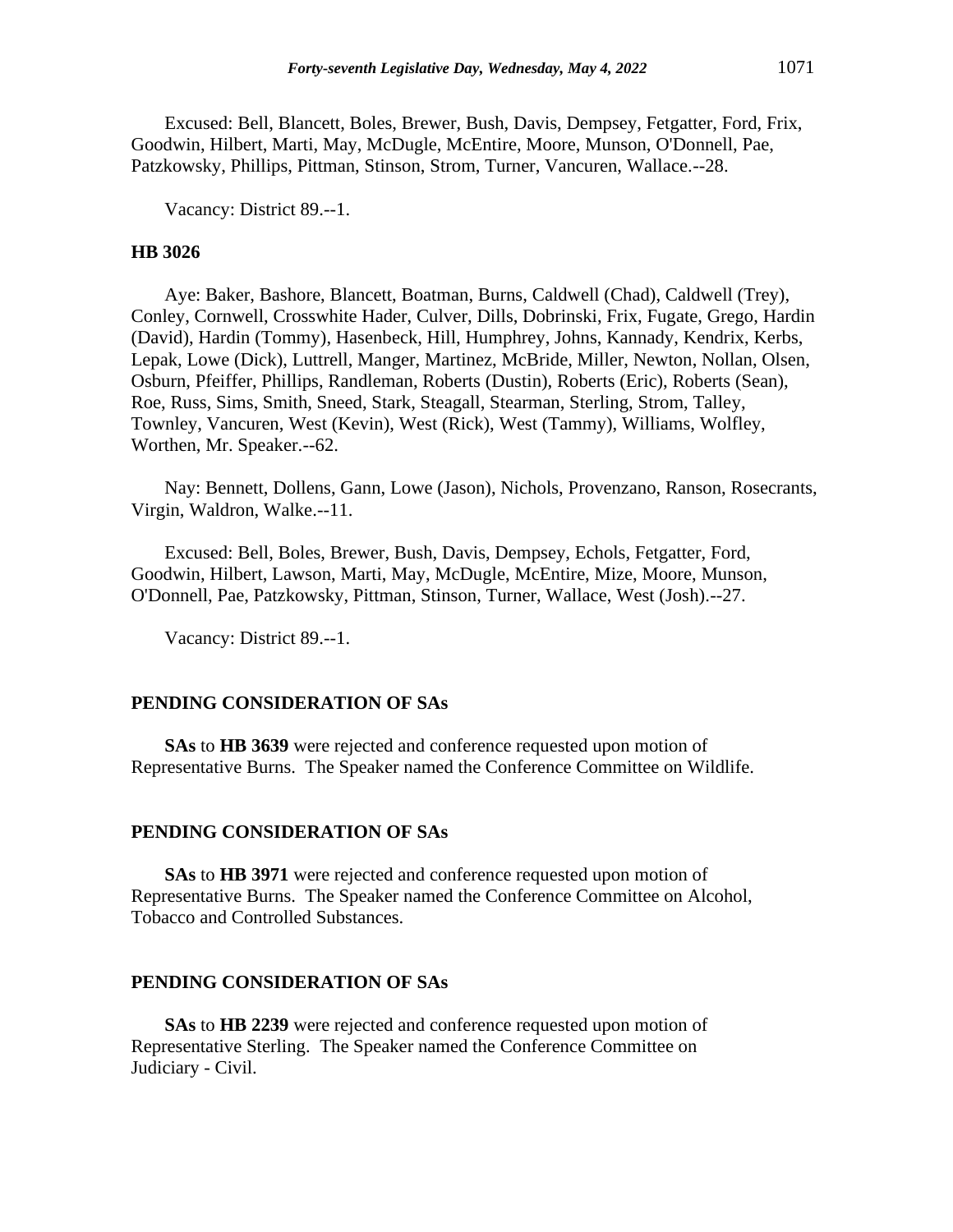**SAs** to **HB 3568** were rejected and conference requested upon motion of Representative McBride. The Speaker named GCCA.

## **PENDING CONSIDERATION OF SAs**

**SAs** to **HB 3564** were rejected and conference requested upon motion of Representative McBride. The Speaker named GCCA.

## **PENDING CONSIDERATION OF SAs**

**SAs** to **HB 4085** were rejected and conference requested upon motion of Representative Martinez. The Speaker named GCCA.

## **PENDING CONSIDERATION OF SAs**

**SAs** to **HB 4055** were rejected and conference requested upon motion of Representative Cornwell. The Speaker named the Conference Committee on Alcohol, Tobacco and Controlled Substances.

## **PENDING CONSIDERATION OF SAs**

**SAs** to **HB 4056** were rejected and conference requested upon motion of Representative Cornwell. The Speaker named the Conference Committee on Alcohol, Tobacco and Controlled Substances.

## **PENDING CONSIDERATION OF SAs**

**SAs** to **HB 3925** were rejected and conference requested upon motion of Representative Sterling. The Speaker named the Conference Committee on Judiciary - Criminal.

## **PENDING CONSIDERATION OF SAs**

**SAs** to **HB 1768** were rejected and conference requested upon motion of Representative Roberts (Eric). The Speaker named GCCA.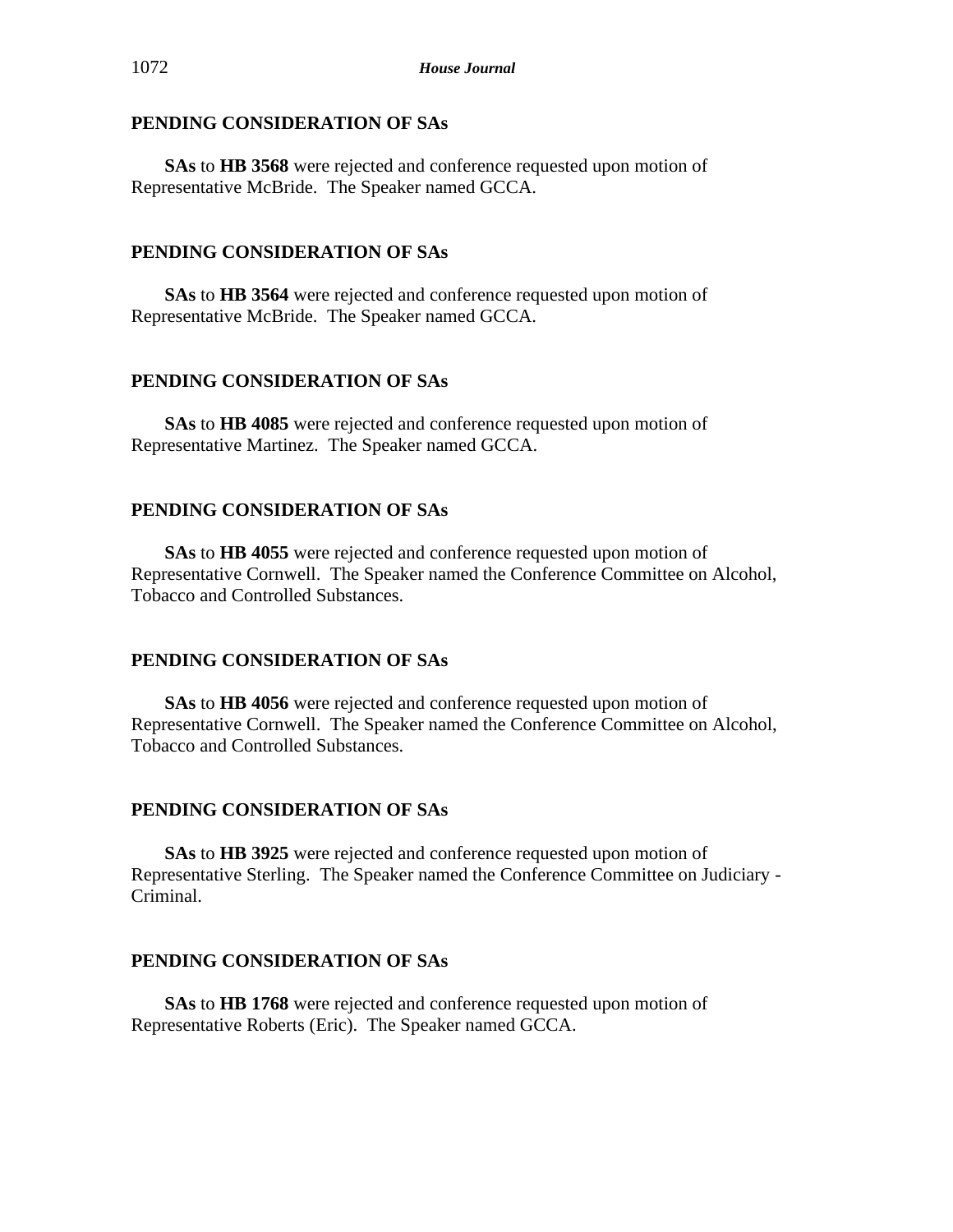**SAs** to **HB 4105** were rejected and conference requested upon motion of Representative Frix. The Speaker named the Conference Committee on Transportation.

#### **PENDING CONSIDERATION OF SAs**

**SAs** to **HB 3056** were rejected and conference requested upon motion of Representative Sims. The Speaker named the Conference Committee on Elections and Ethics.

## **PENDING CONSIDERATION OF SAs**

**SAs** to **HB 1123** were rejected and conference requested upon motion of Representative Phillips. The Speaker named the Conference Committee on Utilities.

## **PENDING CONSIDERATION OF SAs**

**SAs** to **HB 3208** were rejected and conference requested upon motion of Representative Cornwell. The Speaker named the Conference Committee on Alcohol, Tobacco and Controlled Substances.

#### **PENDING CONSIDERATION OF SAs**

**SAs** to **HB 3196** were rejected and conference requested upon motion of Representative Williams. The Speaker named GCCA.

#### **PENDING CONSIDERATION OF SAs**

**SAs** to **HB 2179** were rejected and conference requested upon motion of Representative Hilbert. The Speaker named the Conference Committee on Rules.

#### **PENDING CONSIDERATION OF SAs**

**SAs** to **HB 3394** were rejected and conference requested upon motion of Representative Hilbert. The Speaker named the Conference Committee on Energy and Natural Resources.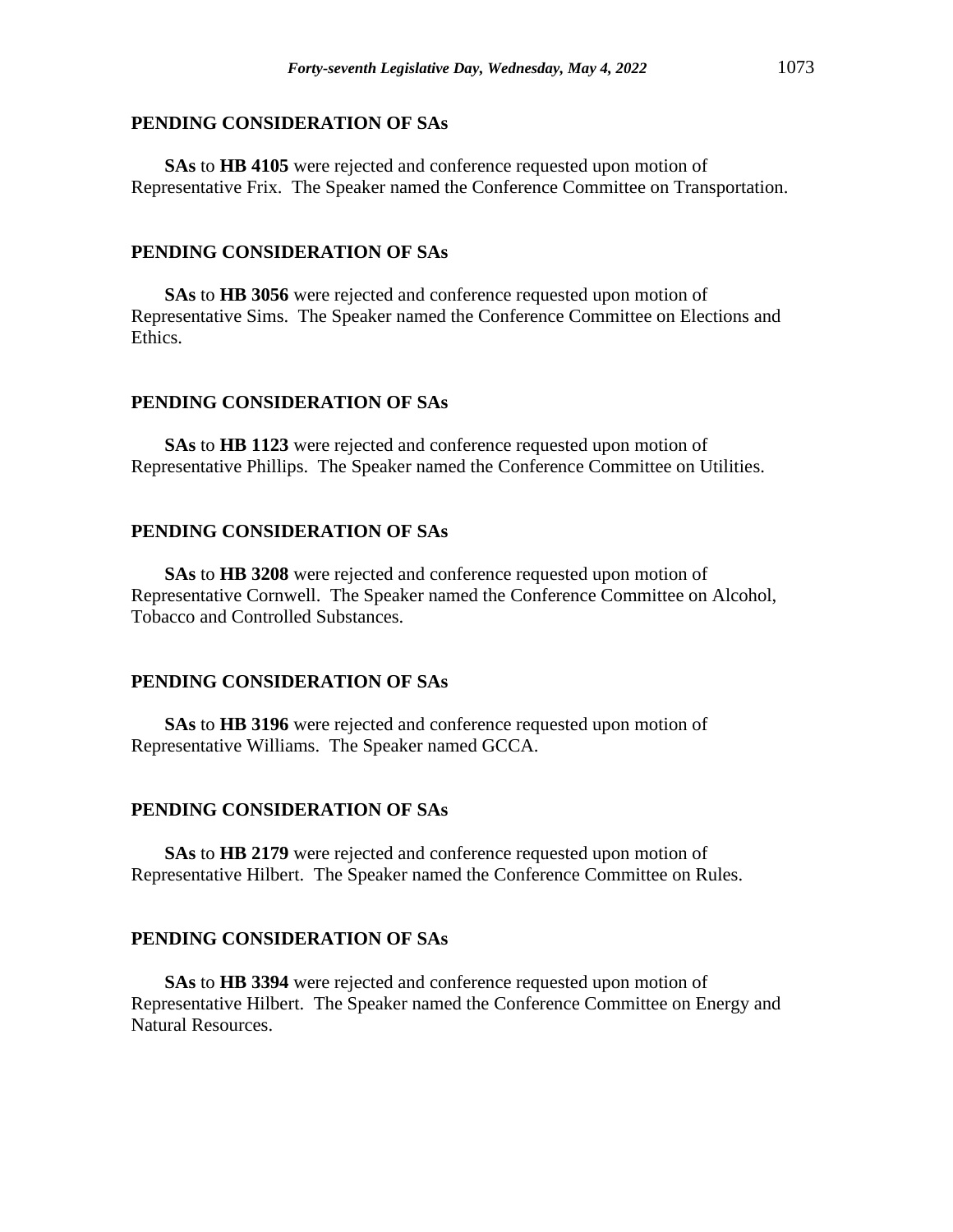**SAs** to **HB 2046** were rejected and conference requested upon motion of Representative Hilbert. The Speaker named the Conference Committee on Rules.

## **PENDING CONSIDERATION OF SAs**

**SAs** to **HB 2086** were rejected and conference requested upon motion of Representative Hilbert. The Speaker named the Conference Committee on Rules.

## **PENDING CONSIDERATION OF SAs**

**SAs** to **HB 3734** were rejected and conference requested upon motion of Representative Hilbert. The Speaker named the Conference Committee on Alcohol, Tobacco and Controlled Substances.

## **PENDING CONSIDERATION OF SAs**

**SAs** to **HB 4287** were rejected and conference requested upon motion of Representative Hilbert. The Speaker named the Conference Committee on Alcohol, Tobacco and Controlled Substances.

## **MESSAGES FROM THE SENATE**

Advising rejection of **HAs** to **SBs** and requesting conference thereon, the Senate naming conferees later: **SBs 192, 217, 593, 615, 735, 925, 1302, 1458, 1495, 1524, 1600, 1602, 1605, 1612, 1733, 1737, 1768, 1853** and **SJR 43**.

## **CONFERENCE GRANTED**

Upon motion of Representative Echols, the House granted the request of the Honorable Senate for conference on the following measures and the Speaker named conferees:

**SB 295** − GCCA **SB 524** − Conference Committee on Insurance **SB 924** − Conference Committee on Technology **SB 1522** − Conference Committee on Criminal Justice and Corrections **SB 1610** − Conference Committee on Transportation